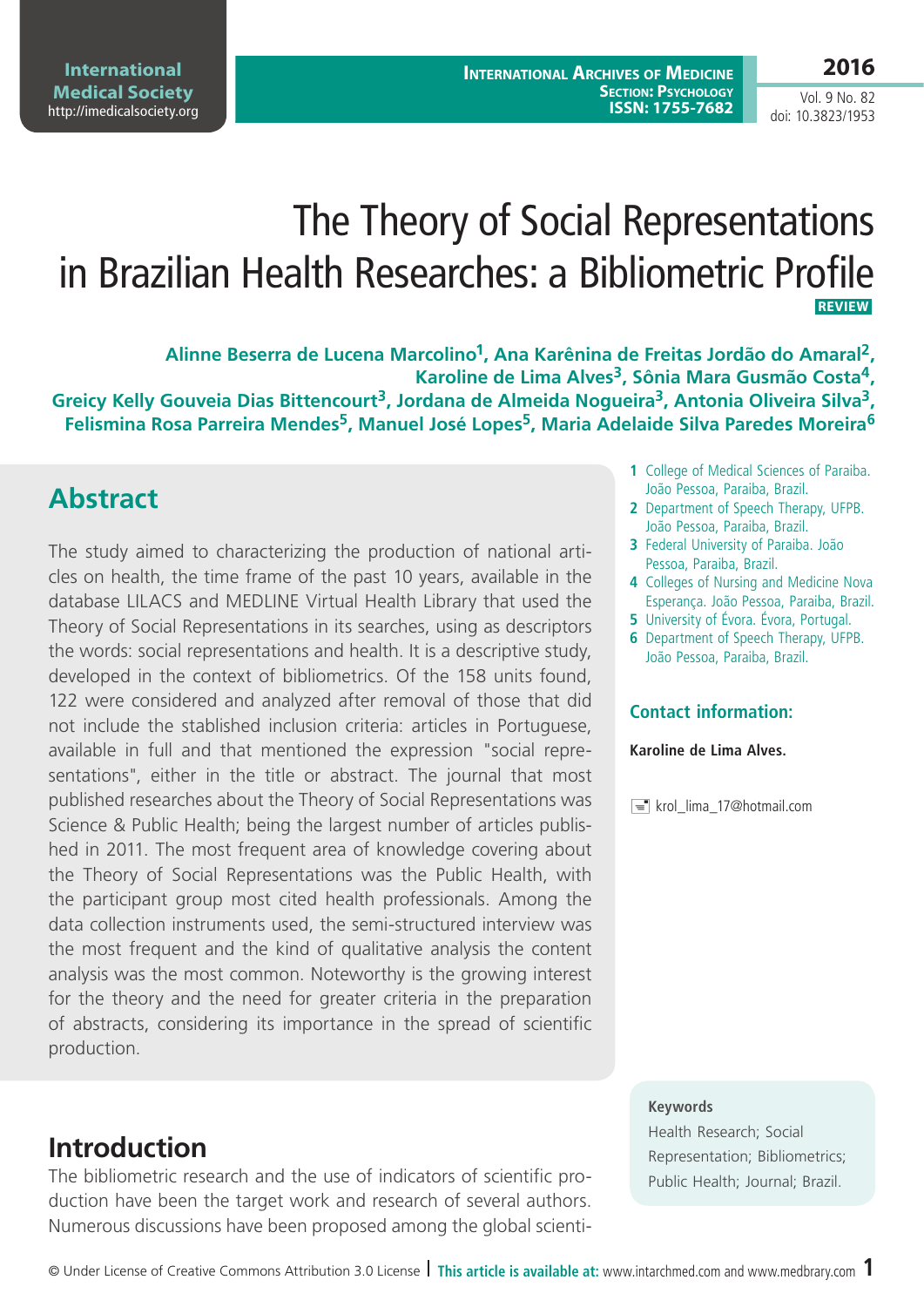**International Archives of Medicine Section: Psychology ISSN: 1755-7682**

**2016** Vol. 9 No. 82

doi: 10.3823/1953

fic community and undoubtedly they motivate and contribute to the research carried out in Brazil. It is a type of research that presents itself as an important method to analyze and evaluate the processes related to scientific activity because it enables the bringing of more appropriate indicators to measure national scientific productivity from the application of a set of techniques that quantify the scientific communication process stored information sources, based on studies conducted in bibliographic databases, indexes and abstracts, directories and periodicals titles books, references and citations.  $[1, 2]$ 

With regard to the Theory of Social Representations (TSR), it was introduced by Serge Moscovici in 1961, in France, in his work entitled "Psychoanalysis, its image and its audience." And from this development, many researches have been subsidized, over these 54 years, as a form of knowledge and practice that act as mediators between subject and object. In Brazil, it was transmited from the 80s, with the emergence of the first studies master's and doctorate and has been found useful in the analysis of different objects of study, particularly in the health field. [3, 4]

Being defined as a set of concepts, propositions and explanations created in everyday life in the course of inter-communication, this theory has funded many studies showing the methodological plurality, thematic and conceptual, which favors the understanding of complex psychosocial phenomena, beyond sense common, where knowledge, concepts and explanations on a particular event or theme is built and shared by a group in their interpersonal conversations in everyday life. [3, 5]

There are identified numerous publications that depict the importance of social representations in the different possibilities of health interventions, it offers theoretical support to researchers, allowing understand how people take care of their health, their attitudes, values, and meanings front to illness and therapy. Another aspect that determines the development of studies about social representations in the context of health is the desire to understand the health-disease process beyond the biomedical model, whose main focus is human biology, disease and pathophysiology. [6, 7]

When searching for social representations, they study human beings who think autonomously, produce and communicate representations constantly instigating this way, discussing and aiming advances on their theoretical aspects and methodological improvement, which can support other studies, including serving to strengthen evidence-based practices. [3, 8]

Based on the foregoing, considering the relevance of the theme for health professionals and researchers, we sought, in this investigation, answer the following guiding question: What is the trend in scientific production in health about the TSR in the last decade? From this perspective, this study aimed to identify the published Brazilian scientific production about health, in the light of the Theory of Social Representations.

### **Method**

This is a descriptive study, with bibliometric approach, which was carried out by analyzing the abstracts of articles available in the database LILACS and MEDLINE of the Virtual Health Library (VHL), available online, in the period 2005-2014.

There was used as inclusion criteria the articles in Portuguese, available in full, which would mention the expression "social representations", either in the title or abstract. And as exclusion criteria repeated publications in databases and/or those that were not relevant to the research objectives or manuscripts like letters to the editor, theses, dissertations, monographs, books, manuals and abstracts.

The data collection period was between the months of April and May of 2015 and after the identification of the studies, the analytical reading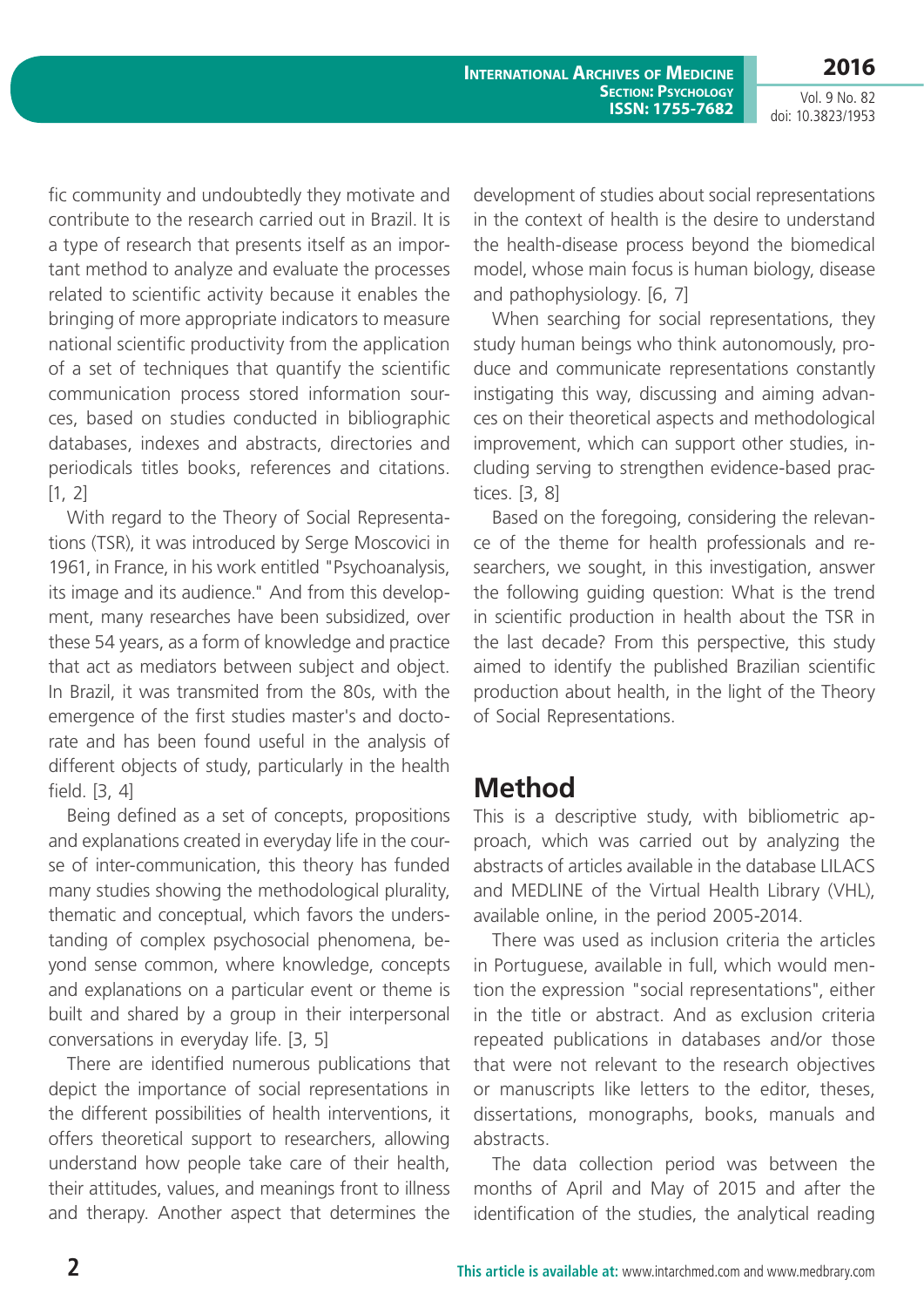Vol. 9 No. 82 doi: 10.3823/1953

of abstracts was performed using a script, considering for characterization studies, the variables: knowledge area, periodic / year group sampling and evaluation of the theoretical framework: collection and analysis of data, the theoretical work, publishing journal, publication year, area of expertise and/ or subarea, research participant group, instrument/ data collection technique, type of qualitative analysis. When all information surveyed was not found in the summary, if consulted, the method to complement the data.

The extracted data were recorded and organized into an instrument in table format, built from the established variables. For data analysis we used the descriptive method for variables and the discussion held with authors whose production is relevant for analyzing the object of this study. The presentation of the results considered the simple descriptive statistics: absolute and percentage frequency.

The following shows the **figure 1** with the methodological design of this study.

### **Results**

There were identified 158 articles from the selected descriptors and, with the use of the exclusion criteria, 36 articles were eliminated. Thus, the study sample included 122 articles for analysis. As for the newspapers, can be seen a greater distribution in the journal Science & Public Health (23.8%) and Public Health Journal (17.2%), followed by the Brazilian Journal of Nursing (10.7%). **Table 1** shows

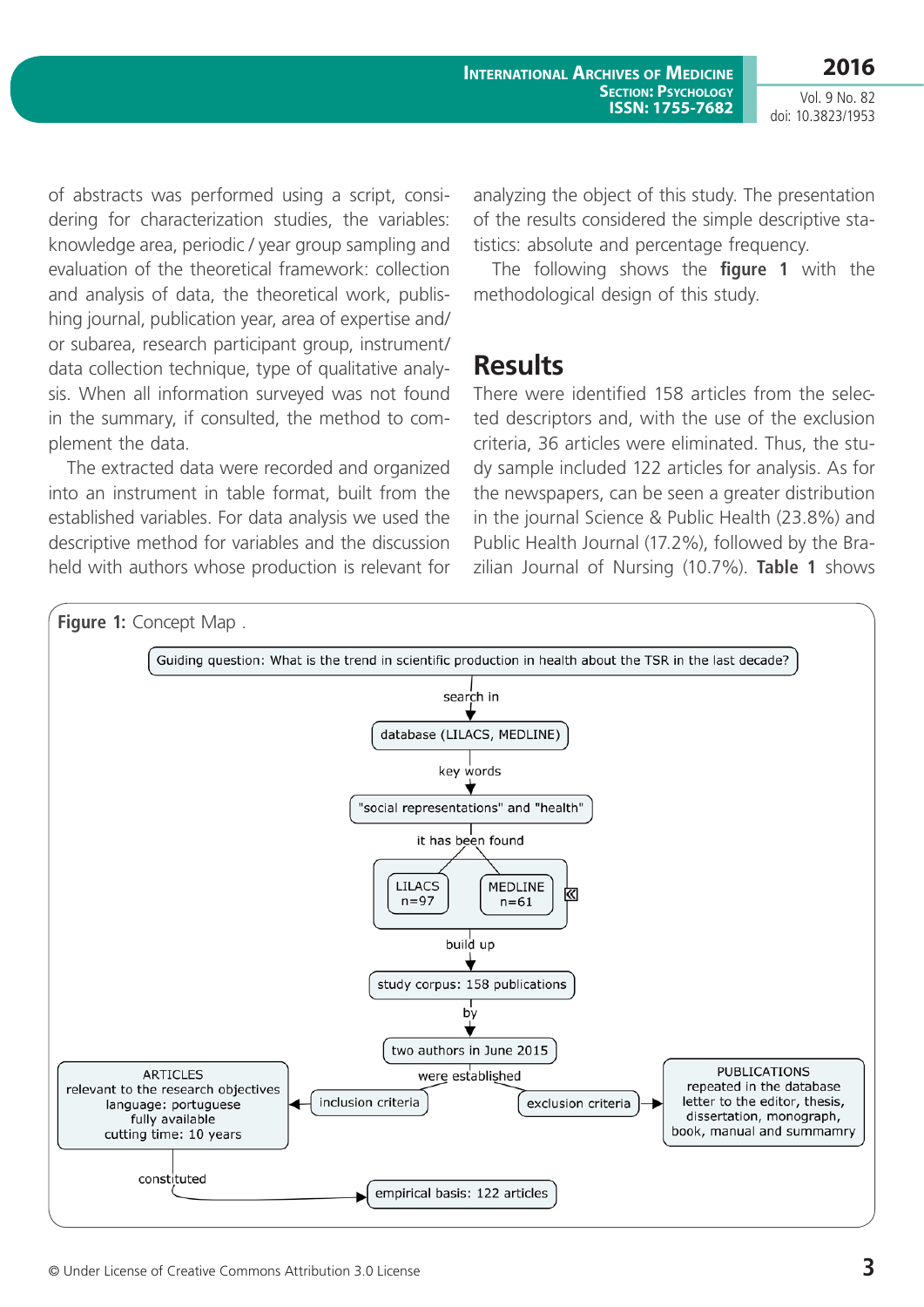**2016** Vol. 9 No. 82

doi: 10.3823/1953

#### **Table 1.** Journal distribution on the number of articles published in the years 2005 to 2014.

| <b>Journals</b>                        | N              | $\%$ |
|----------------------------------------|----------------|------|
| Ciência & Saúde Coletiva               | 29             | 23.8 |
| Cad. Saúde Pública                     | 21             | 17.2 |
| Rev. Bras. Enferm.                     | 13             | 10.7 |
| Rev. Enferm, UFRJ                      | 11             | 9.0  |
| Rev. Esc. Enferm, USP                  | 6              | 4.9  |
| Physis                                 | 6              | 4.9  |
| Saúde Soc                              | 5              | 4.1  |
| Rev. Gaúcha Enferm.                    | $\overline{4}$ | 3.3  |
| Rev. Latino-Am Enfermagem              | $\overline{4}$ | 3.3  |
| Rev. Pesqui. Cuid. Fundam.             | 4              | 3.3  |
| Interface - Comunic., Saude, Educ.     | 3              | 2.5  |
| História, Ciências, Saúde - Manguinhos | $\overline{2}$ | 1.6  |
| Rev. Saúde Pública                     | $\overline{2}$ | 1.6  |
| Revista Baiana de Saúde Pública        | $\overline{2}$ | 1.6  |
| Ciência, Cuidado e Saúde               | 1              | 0.8  |
| Psico-USF                              | 1              | 0.8  |
| Rev Bras Crescimento Desenvoly Hum.    | 1              | 0.8  |
| <b>Rev Min Enferm</b>                  | 1              | 0.8  |
| Rev. APS                               | 1              | 0.8  |
| Rev. bras. geriatr. gerontol.          | 1              | 0.8  |
| Rev. Bras. Saúde Matern. Infant.       | $\mathbf{1}$   | 0.8  |
| Revista Brasileira de Cancerologia     | $\mathbf{1}$   | 0.8  |
| Sex., Salud Soc.                       | 1              | 0.8  |
| Texto Contexto Enferm                  | 1              | 0.8  |
| Total                                  | 122            | 100  |
| Source: Lilacs and Medline, 2015.      |                |      |

**Table 2.** Distribution of journals published by year of publication, 2005 a 2014.

| <b>Year of Publication</b>               | N              | %    |
|------------------------------------------|----------------|------|
| 2005                                     | $\overline{4}$ | 3.3  |
| 2006                                     | 10             | 8.2  |
| 2007                                     | 13             | 10.7 |
| 2008                                     | 18             | 14.8 |
| 2009                                     | 10             | 8.2  |
| 2010                                     | 8              | 6.6  |
| 2011                                     | 24             | 19.7 |
| 2012                                     | 10             | 8.2  |
| 2013                                     | 17             | 13.9 |
| 2014                                     | 8              | 6.6  |
| Total                                    | 122            | 100  |
| <b>Source:</b> Lilacs and Medline, 2015. |                |      |

the distribution, by periodic, the number of articles published in the time frame ten (10) years.

Regarding the year increased production of these articles, the year 2011 with a quantity of projecting posts 24 (19.7%), followed by 2008 (14.8%) and 2013 (13.9%) **(Table 2)**. We also identified the areas of knowledge of these articles, in which to set them, it was held initially, analysis of descriptors, abstracts and, when necessary, the article methodology of reading, where the Community Health magazine appears more frequently (41.0%), Public Health (24.6%) and Nursing (19.7%) **(Table 3)**.

**Table 3.** Distribution of areas of expertise identified in the articles analyzed, 2005 to 2014.

| <b>Year of Area of Knowledge</b>  | N                        | $\%$ |
|-----------------------------------|--------------------------|------|
| Comunity Health                   | 50                       | 41   |
| <b>Public Health</b>              | 30                       | 24.6 |
| Nursing                           | 24                       | 19.7 |
| Interdisciplinary                 | 5                        | 4.1  |
| Psychology                        | 5                        | 4.1  |
| <b>Nutrition</b>                  | $\overline{\phantom{0}}$ | 1.6  |
| Sociology                         | $\mathcal{P}$            | 1.6  |
| Anthropology                      | 1                        | 1.6  |
| Education                         | 1                        | 1.6  |
| Physiotherapy                     | 1                        | 1.6  |
| Dentistry                         | 1                        | 0.8  |
| Total                             | 122                      | 100  |
| Source: Lilacs and Medline, 2015. |                          |      |

Regarding the participant group, health professionals are among the most researched subjects in the studies (28.7%) and users (11.5%) and women (9.0%) reported with significant frequency **(Table 4)**.

**Table 4.** Distribution of participating groups surveyed in journals published in 2005-2014.

| <b>Participating Group</b> | N  | $\%$ |
|----------------------------|----|------|
| Health professionals       | 35 | 28.7 |
| Users of health services   | 14 | 11.5 |
| Women                      | 11 | 9.0  |
| Bibliographies             |    | 5.7  |
| Teenagers                  | 5  | 41   |
| Documents                  | 4  | 33   |
| Elderly                    | 4  | 33   |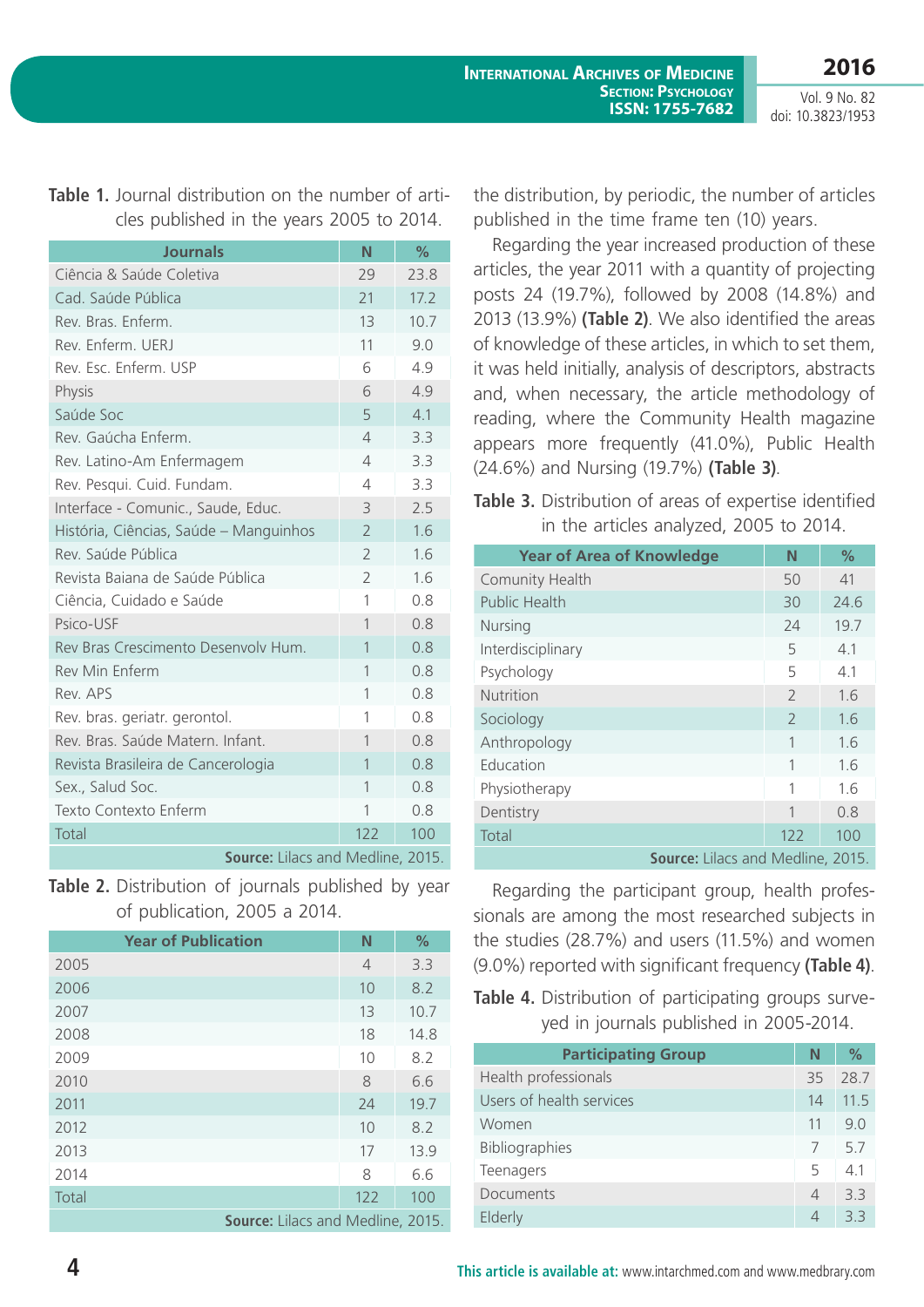Vol. 9 No. 82 doi: 10.3823/1953

| <b>Participating Group</b>                                                                                                                                                                                                                                                                                                                                                                                                                                                                                                                                                                    | N                        | $\%$ |
|-----------------------------------------------------------------------------------------------------------------------------------------------------------------------------------------------------------------------------------------------------------------------------------------------------------------------------------------------------------------------------------------------------------------------------------------------------------------------------------------------------------------------------------------------------------------------------------------------|--------------------------|------|
| Consumers                                                                                                                                                                                                                                                                                                                                                                                                                                                                                                                                                                                     | 3                        | 2.5  |
| Managers                                                                                                                                                                                                                                                                                                                                                                                                                                                                                                                                                                                      | 3                        | 2.5  |
| Men                                                                                                                                                                                                                                                                                                                                                                                                                                                                                                                                                                                           | 3                        | 2.5  |
| Health professionals and users                                                                                                                                                                                                                                                                                                                                                                                                                                                                                                                                                                | 3                        | 2.5  |
| Workers                                                                                                                                                                                                                                                                                                                                                                                                                                                                                                                                                                                       | 3                        | 2.5  |
| University students                                                                                                                                                                                                                                                                                                                                                                                                                                                                                                                                                                           | $\overline{\phantom{0}}$ | 1.6  |
| Managers, health professionals and users                                                                                                                                                                                                                                                                                                                                                                                                                                                                                                                                                      | $\mathfrak{D}$           | 1.6  |
| Non informed                                                                                                                                                                                                                                                                                                                                                                                                                                                                                                                                                                                  | $\mathcal{P}$            | 1.6  |
| Adults; students of adult and youth education;<br>elementary school students; high school<br>students; municipal councillors; family<br>members; indigenous group and health<br>professionals; seniors and adults; Brazilian<br>immigrants; mothers; women and men;<br>parents; politicians; educational practices<br>in health; teachers; public school teachers;<br>graduate teachers; elementary school<br>teachers; health professionals, security<br>officers and penitentiary prisoners; users of<br>anabolic steroids bodybuilding practitioners;<br>educational videos; respectively. | 1                        | 0.8  |
| Total                                                                                                                                                                                                                                                                                                                                                                                                                                                                                                                                                                                         | 122                      | 100  |
| Source: Lilacs and Medline, 2015.                                                                                                                                                                                                                                                                                                                                                                                                                                                                                                                                                             |                          |      |

**Table 6.** Distribution of types of analysis found in the articles analyzed, published in the years 2005 to 2014.

| <b>Type of Analysis</b>                                                                                                                                                                                                                                                                                                                                                                                                                                            | N   | $\%$ |
|--------------------------------------------------------------------------------------------------------------------------------------------------------------------------------------------------------------------------------------------------------------------------------------------------------------------------------------------------------------------------------------------------------------------------------------------------------------------|-----|------|
| Content analyses                                                                                                                                                                                                                                                                                                                                                                                                                                                   | 37  | 30.3 |
| Lexical analyses                                                                                                                                                                                                                                                                                                                                                                                                                                                   | 18  | 14.8 |
| Analysis of evocations                                                                                                                                                                                                                                                                                                                                                                                                                                             | 16  | 13.1 |
| Non informed                                                                                                                                                                                                                                                                                                                                                                                                                                                       | 12  | 9.8  |
| The collective subject discourse                                                                                                                                                                                                                                                                                                                                                                                                                                   | 11  | 9.0  |
| Review                                                                                                                                                                                                                                                                                                                                                                                                                                                             | 7   | 5.7  |
| Content analysis and analysis of evocations                                                                                                                                                                                                                                                                                                                                                                                                                        | 6   | 4.9  |
| Factorial analysis of correspondence                                                                                                                                                                                                                                                                                                                                                                                                                               | 3   | 2.5  |
| Analysis of the narrative; analysis of evocations<br>and the collective subject discourse; content<br>analysis and factorial correspondence analysis;<br>content analysis, factor analysis and lexical<br>analysis; discourse analysis; analysis of editing;<br>Machover analysis; thematic analysis; the<br>collective subject discourse and lexical analysis;<br>hermeneutics of depth; network of associations;<br>symbolic qualification system; respectively. | 1   | 0 R  |
| Total                                                                                                                                                                                                                                                                                                                                                                                                                                                              | 122 | 100  |
| Source: Lilacs and Medline, 2015.                                                                                                                                                                                                                                                                                                                                                                                                                                  |     |      |

Have to investigate about the most used instrument, the semi-structured interview appears with a high percentage (35.2%), followed by the free association of words technique (14.8%) **(Table 5)**. Regarding the type of analysis content analysis is most commonly used (30.3%), also being referred to quite Lexical analysis (14.8%) and the analysis of Evocations (13.1%) **(Table 6)**.

**Table 5.** Distribution of collection instruments used in articles published, 2005-2014.

| <b>Instrument</b>                                                                                                                                                                                                                                                                                                                                                                                                                                                                                                                                                                                                 | N              | %    |
|-------------------------------------------------------------------------------------------------------------------------------------------------------------------------------------------------------------------------------------------------------------------------------------------------------------------------------------------------------------------------------------------------------------------------------------------------------------------------------------------------------------------------------------------------------------------------------------------------------------------|----------------|------|
| Semi-structured interview                                                                                                                                                                                                                                                                                                                                                                                                                                                                                                                                                                                         | 35             | 35.8 |
| <b>TALP</b>                                                                                                                                                                                                                                                                                                                                                                                                                                                                                                                                                                                                       | 14             | 14.5 |
| Non informed                                                                                                                                                                                                                                                                                                                                                                                                                                                                                                                                                                                                      | 11             | 8.9  |
| Interview                                                                                                                                                                                                                                                                                                                                                                                                                                                                                                                                                                                                         | $\overline{7}$ | 4.8  |
| Deep interview                                                                                                                                                                                                                                                                                                                                                                                                                                                                                                                                                                                                    | 5              | 4.8  |
| Semi-structured interview and TALP                                                                                                                                                                                                                                                                                                                                                                                                                                                                                                                                                                                | $\overline{4}$ | 3.5  |
| Semi-structured questionnaire                                                                                                                                                                                                                                                                                                                                                                                                                                                                                                                                                                                     | $\overline{4}$ | 3.5  |
| Focal Group                                                                                                                                                                                                                                                                                                                                                                                                                                                                                                                                                                                                       | 3              | 2.5  |
| Questionnaire and TALP                                                                                                                                                                                                                                                                                                                                                                                                                                                                                                                                                                                            | 3              | 2.5  |
| Speech issued                                                                                                                                                                                                                                                                                                                                                                                                                                                                                                                                                                                                     | 3              | 1.6  |
| Interview and TALP                                                                                                                                                                                                                                                                                                                                                                                                                                                                                                                                                                                                | 3              | 1.6  |
| Semi-structured interview and Focal Group                                                                                                                                                                                                                                                                                                                                                                                                                                                                                                                                                                         | 3              | 1.6  |
| Focal Group and TALP                                                                                                                                                                                                                                                                                                                                                                                                                                                                                                                                                                                              | $\overline{2}$ | 1.6  |
| Note-end, semi-structured interview and<br>research journal                                                                                                                                                                                                                                                                                                                                                                                                                                                                                                                                                       | $\overline{2}$ | 1.6  |
| Structured script                                                                                                                                                                                                                                                                                                                                                                                                                                                                                                                                                                                                 | $\overline{2}$ | 1.6  |
| Bibliographic analysis and field supplies;<br>brief psychiatric rating scale anchored,<br>semi-structured interview and observation<br>- participant; drawing the human figure;<br>interview and focus group; in-depth interview<br>with script; semi-structured interview and<br>observation; interview and observation -<br>participant; in-depth interview; semi-structured<br>interview, group discussion and reflection;<br>semi-structured questionnaire; ethnographic<br>observation and in-depth interview;<br>ethnographic observation and in-depth<br>interview; network of associations; respectively. | 1              | 0.8  |
| Total                                                                                                                                                                                                                                                                                                                                                                                                                                                                                                                                                                                                             | 122            | 100  |
| Source: Lilacs and Medline, 2015.<br>Legend: TALP = Technique of Free Association of Words.                                                                                                                                                                                                                                                                                                                                                                                                                                                                                                                       |                |      |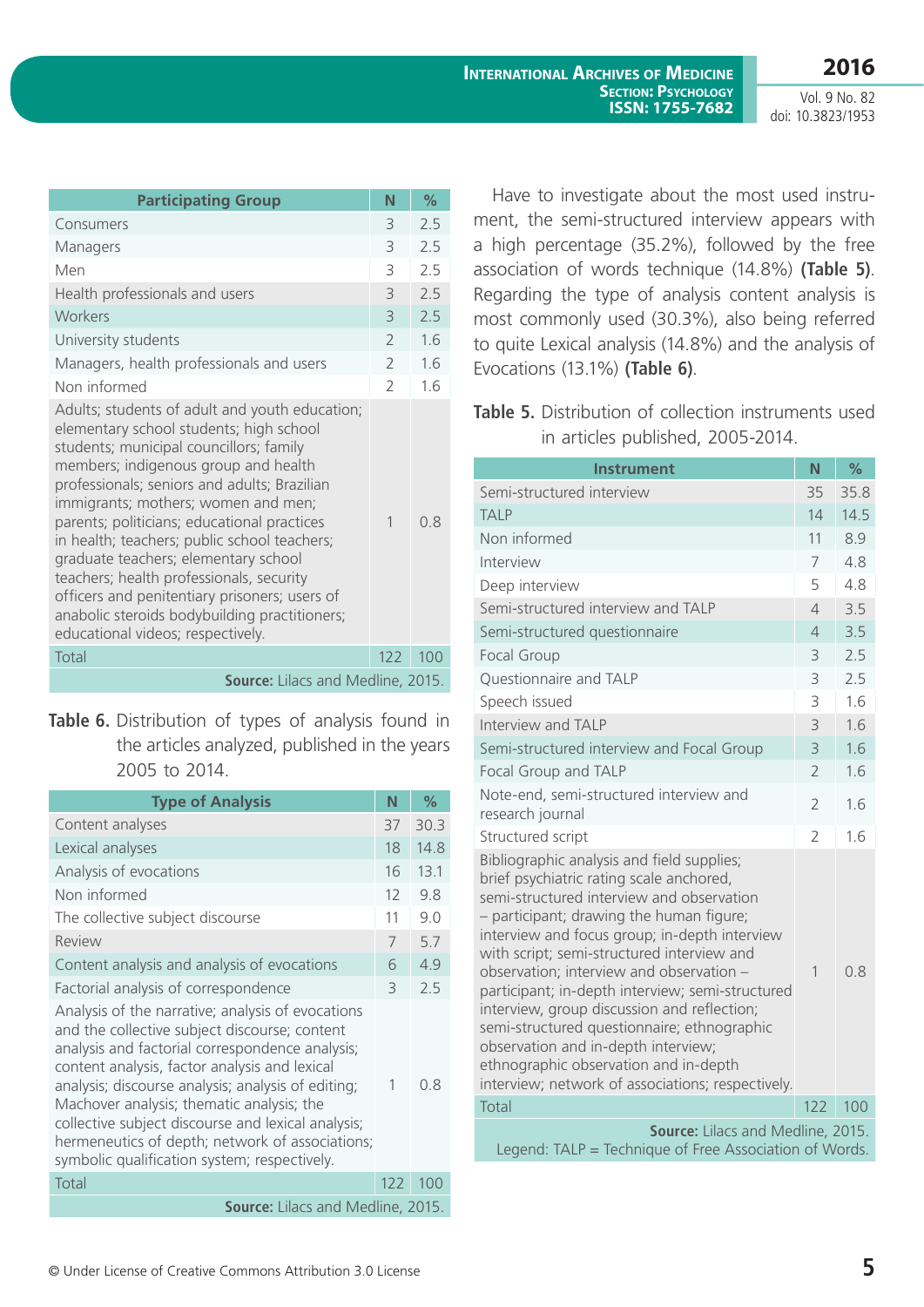**International Archives of Medicine Section: Psychology ISSN: 1755-7682**

Vol. 9 No. 82 doi: 10.3823/1953

**2016**

### **Discussion**

The use of field theory of social representations has been expanding in various fields of knowledge, particularly in the health field. It favors the unveiling of imbued with social representations of cognitions from social objects built by groups to which the attention of health professionals and managers are focusing on the planning of their actions.

In view of this study with quantitative bibliometric indicators, there was prevalence of Science & Collective Health on the number of publications; this being quite renowned in academia, having a vast subject production that involves the field of public and collective health in Brazil. Scientific journals basic aim the debate on the internationalization and proper valuation, and this one in particular stands out in the landscape such as journal more frequently found in the publications, which involved the Theory of Social Representations. [9]

It was observed the growth of publications about the theme of social representations in 2011, corroborating what was identified in a desk study, which aimed to perform an exploratory thematic analysis of the abstracts of articles related to the theme discussed, verifying also a prevalence of these publications in Brazil from 2010 to 2013. This period is more current which concentrates the amount of publications may be motivated by the spread and growing interest in the theory, which increases the national scientific productivity, it has funded more research, in that TSR has shown the methodological plurality, theme and concept that promote understanding of complex psychosocial phenomena. [10]

The results show the prevalence of studies published in the field of public health in order to identify and characterize the profile of Brazilian research groups that develop the theme of the theories of social representations. In other descriptive exploratory study of quantitative and qualitative character, also found a higher frequency of research related to the area of public health, involving knowledge of the "health sciences". [11]

A survey of health professionals is often used by the scientific production, for this group, as a member of the research, it is important to understand the cultural values and their representations on specific topics, in addition to facilitating the understanding of the relationships they give between the actors involved in the healthcare process. Sometimes, studies also serve for the assessment of public and social policies at both the point of view of their formulation, technical application, as the users to whom it is intended.

The leading role of these professionals as protagonists of the participating groups (35), followed by users of the service (14) hints at the research in this field, it is driven primarily by who is ahead of the service administration, which is also the holder of the means of access to information sources and often, the resource provider (or principal interlocutor who is) for research. [12]

Regarding the population studies, research as in Giordano et al have also described the "Nursing Team" in 58 articles and "multidisciplinary team" in 32, totaling 90 publications with these groups of health professionals, followed by "Customers "on 78 items. Thus, it can be said that the health professional is a subject widely researched and participation and opinion relevant to the scientific production in the last decade. [13]

A great amount of scientific research in the health field has been developed from a qualitative approach. When little is known about a particular phenomenon, concept or experience to disclosing the evolution of ideas, from the description and interpretation of phenomena can be investigated; qualitative research tends to be the first choice of the researcher. [14]

From this perspective, the use of the interview is indicated when the nature of the information is difficult to observe the phenomenon. Often the interview is recommended to seek information about opinion, views, expectations and perceptions of historical facts or not. [15]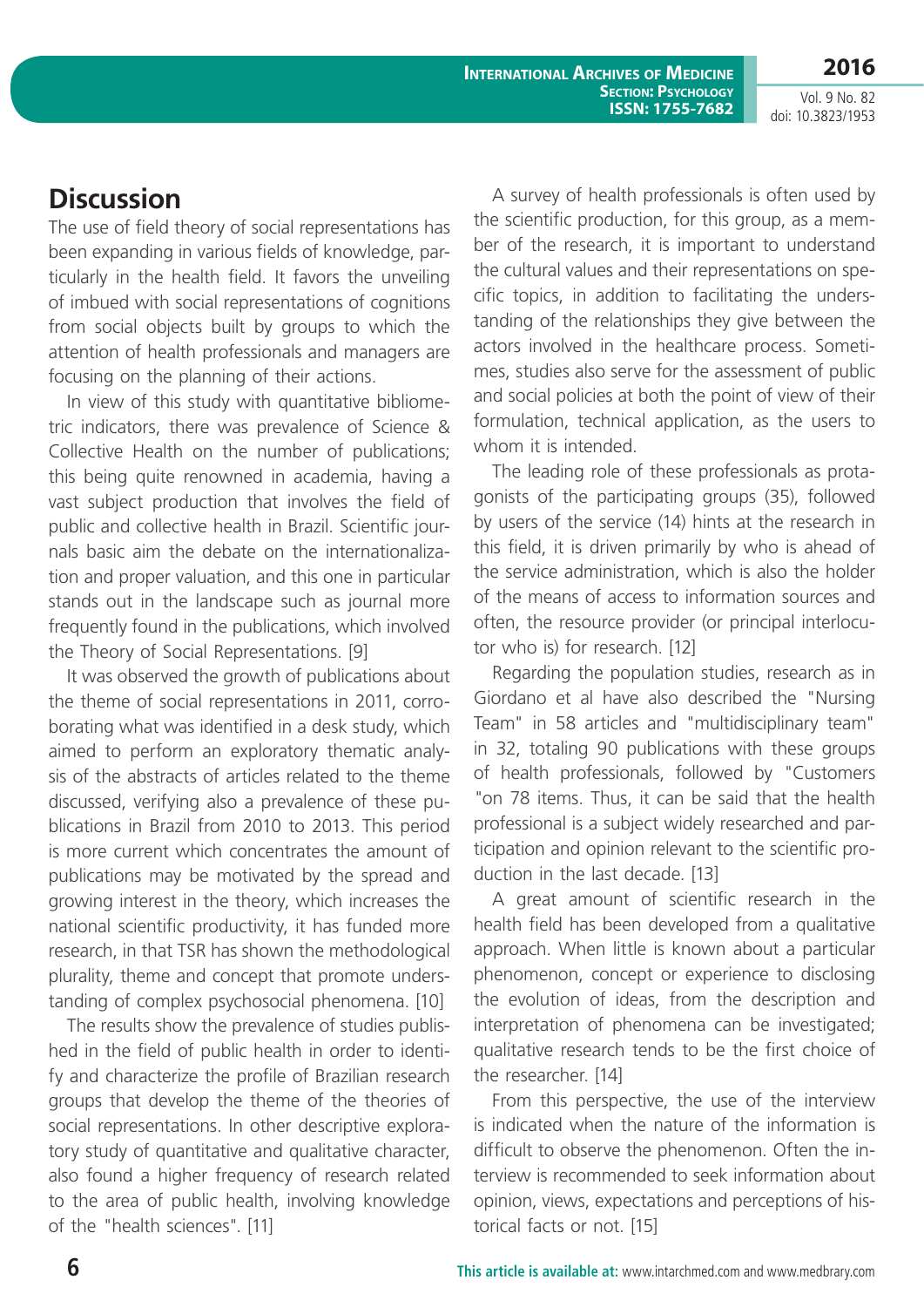Vol. 9 No. 82 doi: 10.3823/1953

The semi-structured interview is one way to gather data that favors the description of social phenomena, why can emerge more freely information, explaining the understanding of all phenomena through basic questions that follow two parts: theoretical phenomenological where the goal is to achieve maximum clarity in the descriptions of social phenomena. This type of descriptive question is very important for the discovery of the meanings of the behaviors of people from certain cultural backgrounds. The historical and cultural aspects, the questions can be designated as explanatory or causal, in order to determine immediate or mediate reasons of social phenomena. It is worth mentioning that through the interview can only study the account of the facts. These facts corroborate our findings, where the use of semi-structured interview as data apprehension technique prevails to subsidize research that has focused on the TSR.

Especially, a technique frequently applied as a research tool in data collection is the Test of Free Association of Words (TALP) that provides information projective, that is, that relate to the mental processes of individuals surveyed. You then a technique by means of induction, can capture and receive information apparently hidden, and through an image or a word can emerge opinions and thoughts, which makes this technique one of the best to obtain meaning hitherto obscure. [16]

Therefore, in scientific research, the choice of data collection technique of the objective and the possibility of the phenomenon come from investigation. Qualitative research is able to incorporate the question of meaning and intentionality as inherent relations, the acts and social structures. However, the choice of analysis technique must be connected to the type of guiding question, the type of knowledge you want to produce about the object studied. As noted in our collected material. [17]

Statistical analysis of the resulting data and interview or evocations can be performed with the help of software, which has proved increasingly frequent. The computer program developed for lexical analysis (Alceste) combines a number of statistical procedures applied to textual databases, such as interviews, literary works, newspaper articles and magazines, among others. In the program operation of the base is the idea of relationship between linguistic context and collective representation or context between drive and typical context. It is this double reference that allows the formation of the representation of an object. The purpose of an analysis Alceste is to distinguish classes of words that represent different forms of discourse about the topic of interest. [18]

Some authors of our bank chose to investigate the object from the structural approach which focuses on the cognitive dimension of representations. The differential Programs Set to Evocations Analysis (EVOC) compared to Alceste is the existence of native features in the program for conducting research on the structural approach of the RS. This approach of the Central Nucleus Theory (TNC) was proposed by Jean-Claude Abric, in 1976, in which he defended the idea that the organization of a representation presents a specific characteristic, 19 "[..] to be organized around a central core (CN) constituting one or more elements that give meaning representation".[20] The Central Core develops two functions considered major: the generator, which prepares or modifies the essential elements of representation, and through which the elements gain meaning, sense; the organizer, which unifies and stabilizes the RS. [19]

In a recent survey, with respect to the use of the programs as the country of origin of the work, the Alceste was used in 40 Brazilian studies on RS six Mexicans and three Colombians, while the EVOC was used by 23 Brazilian works, one Colombian and one Argentine; confirming the Brazilian reality found in our study, the predominant use of Alceste. [21]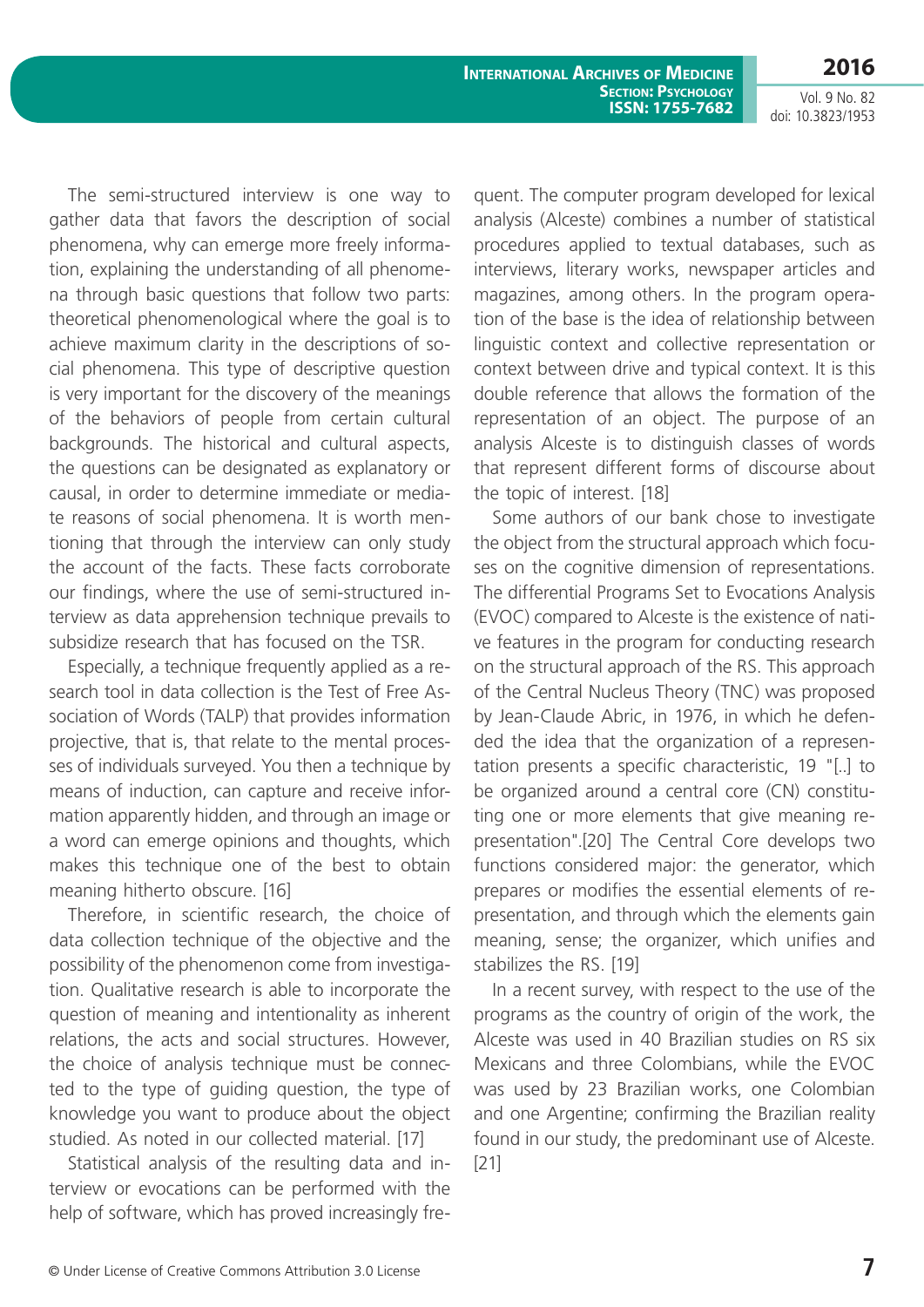**2016**

Vol. 9 No. 82 doi: 10.3823/1953

# **Final Notes**

In a society where the sense of our relationship was grounded in biological phenomena, the study of social representations in health keeps it relevant to bring order to our relations with the social. Thus, the analysis of the collected material, this bibliometric research, there has been a growing trend to use the TSR in health research over the past decade, investigating the importance of the contribution of the same when thinking about public health.

It is perceived as limitations of this study that just reading the abstracts often had gaps in relation to the variables studied, either on sample group, collection instrument and data analysis. Thus became necessary to look for more information in the article's full, mainly in the methodology section. Therefore, it is suggested that the abstracts address all variables of a study, the most judicious journals in the selection of articles for publication.

It is expected then that the summarization of scientific literature published in the national literature found enable support knowledge in the health field, especially with regard to initiatives to design how people take care of their health and their attitudes and behaviors front the health-disease process, contemplated by the Social Representation Theory.

# **Contribution of the authors**

ABLM, AKFJA, KLA, and SMGC worked in all phases of development, from conception, design, analysis and interpretation of the data, writing of the manuscript; ABLM and KLA prepared the database; GG performed critical review of the manuscript; JAN, AOS, MASPM, conducted orientation of the manuscript and approved the final version to be published.

#### **Conflict of interest**

The authors declare the absence of conflict of interest.

## **References**

- **1.** Ravelli APX, Fernandes GCM, Barbosa SFF, Simão E, Santos SMA, Meirelles BHS. A produção do conhecimento em enfermagem e envelhecimento: estudo bibliométrico. *Texto Contexto Enferm*. 2009 Jul-Set; 18(3): 506-12.
- **2.** Vanz SAS, Stumpf IRC. Procedimentos e ferramentas aplicados aos estudos bibliométricos. *Inf. & Soc*. 2010 Mai/Ago; 20(2): 67- 75.
- **3.** Moscovici S. *A representação social da psicanálise*. Rio de Janeiro: Zahar Editores; 1978.
- **4.** Jodelet D. Representações sociais: um domínio em expansão. In: Jodelet D, organizadora. *As representações sociais*. Rio de Janeiro: UERJ; 2001.
- **5.** Martins MRC, Camargo VB, Biasu F. Representações sociais dos idosos e da velhice de diferentes faixas etárias. *Univesitas Psychologics*. 2009; 8 (3): 831-47.
- **6.** Silva AO, Alves MSCF, Moreira MASP, Silva SLF. Utilização da teoria das representações sociais no campo da saúde - UFPB - João Pessoa: tendências e perspectivas. In: Coutinho MPL, Lima AS, Oliveira FB, Fortunato ML, organizadores. *Representações sociais*: abordagem interdisciplinar. João Pessoa: Universitária/ UFPB; 2003:120-9.
- **7.** Sá CP, Arruda A. O estudo das representações sociais no Brasil. *Rev Ciências Humanas*. 2000; 3(esp):11-31.
- **8.** Sá CP. *A construção do objeto de pesquisa em representações sociais.* Rio de Janeiro: UERJ; 1998.
- **9.** Packer AL. Indicadores de centralidade nacional da pesquisa comunicada pelos periódicos de Saúde Coletiva editados no Brasil. *Ciência & Saúde Coletiva*. 2015; 20(7):1983-1995.
- **10.** Wachelke J, Matos FR, Ferreira GCS, Costa RRL. An overview of the literature related to social representations published in scientific journals. *Temas em psicologia*. 2014 prelo.
- **11.** Martins AM, Carvalho CAS, Antunes-Rocha, MI. Pesquisa em representações sociais no Brasil: cartografia dos grupos registrados no CNPq. *Psicologia: teoria e prática*. 2014; 16(1):104-114.
- **12.** Vieira RQ, Sanna MC. A produção científica do enfermeiro gestor: estudo bibliométrico em periódicos qualis A2 e B1. *Rev Enferm* UFSM. 2013 Jan/Abril;3(1):353-361.
- **13.** Giordani JN, Bisogno SBC, Silva LAA. Percepção dos enfermeiros frente às atividades gerenciais na assistência ao usuário. *Acta Paul Enferm*. 2012 ; 25(4):511-6.
- **14.** Busanello J, Filho WDL, Kerber NPC et al. Grupo focal como técnica de coleta de dados. *Cogitare Enferm* [Internet]. 2013; 18 (2):358-64. 2013 [Aceso em Maio 2015]; Disponível a partir de: <http://ojs.c3sl.ufpr.br/ojs/index.php/cogitare/article/view/32586>
- **15.** Manzini EJ. Entrevista semi-estruturada: análise de objetivos e de roteiros. [Internet].2012 [Acesso em Junho 2015]. Disponível a partir de: [http://wp.ufpel.edu.br/consagro/files/2012/03/](http://wp.ufpel.edu.br/consagro/files/2012/03/MANZINI-Jos%C3%A9-Eduardo-Entevista-semi-estruturada-An%C3%A1lise-de-objetivos-e-de-roteiros.pdf) [MANZINI-Jos%C3%A9-Eduardo-Entevista-semi-estruturada-](http://wp.ufpel.edu.br/consagro/files/2012/03/MANZINI-Jos%C3%A9-Eduardo-Entevista-semi-estruturada-An%C3%A1lise-de-objetivos-e-de-roteiros.pdf)[An%C3%A1lise-de-objetivos-e-de-roteiros.pdf](http://wp.ufpel.edu.br/consagro/files/2012/03/MANZINI-Jos%C3%A9-Eduardo-Entevista-semi-estruturada-An%C3%A1lise-de-objetivos-e-de-roteiros.pdf)